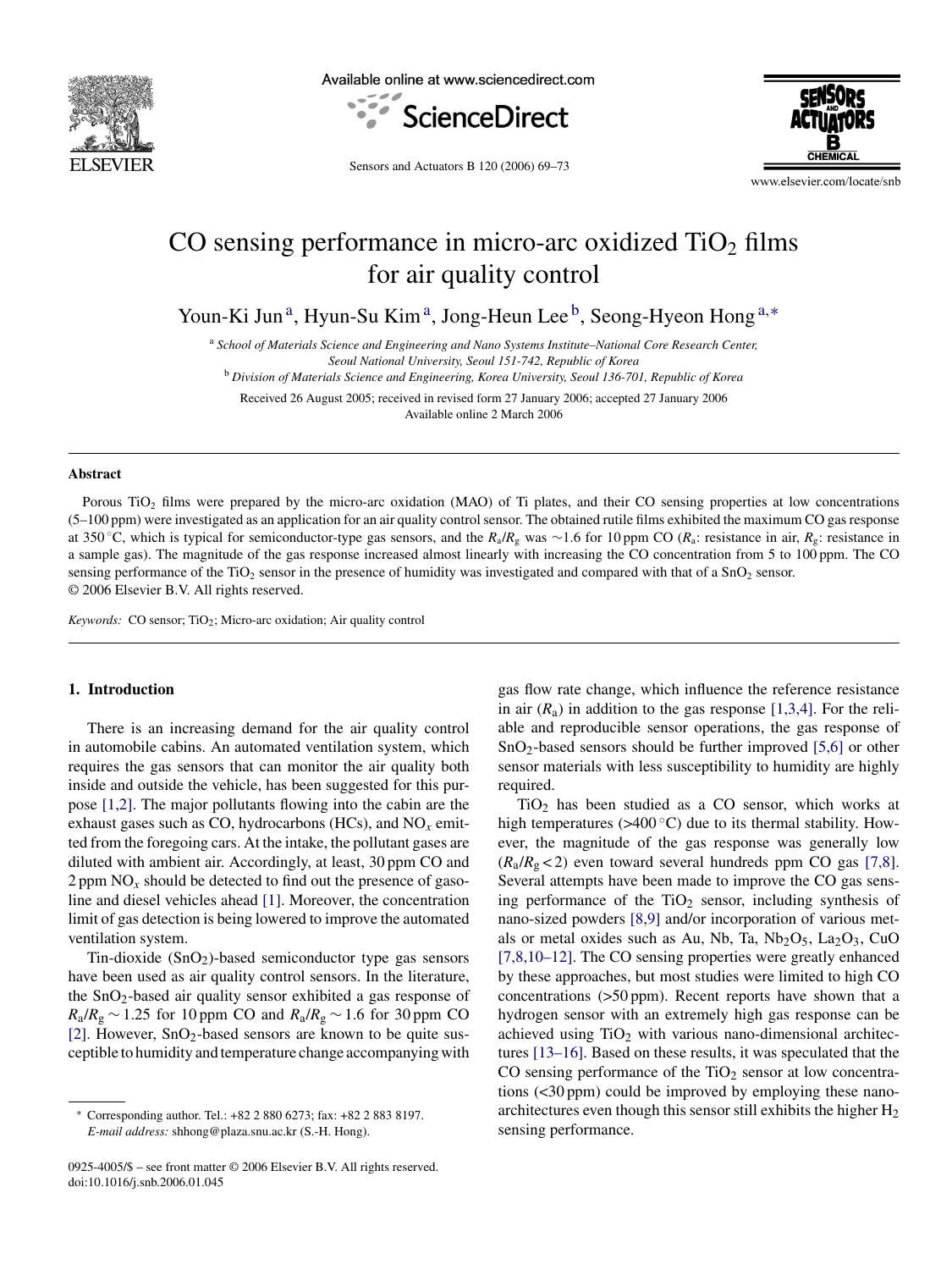In this study,  $TiO<sub>2</sub>$  films containing submicron-sized pores were prepared by micro-arc oxidation and their CO sensing properties were characterized at concentrations as low as 5 ppm in order to use them in air quality control sensors. In addition, the effect of humidity on the CO sensing performance was examined and the comparison was made to the  $SnO<sub>2</sub>$  sensor. Special focus was placed on the low concentration limit of CO detection and signal stability against humidity.

#### **2. Materials and methods**

Commercially pure titanium plate (99.7%, Aldrich) was cut into the rectangular specimens sized  $10 \text{ mm} \times 10 \text{ mm} \times 2 \text{ mm}$ . The specimens were ground with #1200 abrasive paper and the surface was cleaned with acetone and distilled water. The Ti plates were micro-arc oxidized in an electrolytic solution containing  $0.5 M H_2SO_4$  at an applied voltage of 200 V for 10 min. After the MAO treatment, the samples were thermally oxidized at  $600\degree$ C for 1 h in air at a heating rate of  $5\degree$ C/min. The phase of the oxidized layer was analyzed by X-ray diffraction (XRD) and the microstructure was observed using scanning electron microscopy (SEM).

A circular Pt or Pd electrode of 5 mm diameter was sputtered on both sides of the oxidized specimens (MAO + thermal oxidation) and Pt lead wires were attached to them using Pt or Pd paste, respectively. Thereafter, all the sensors were fired at 600 ◦C for 1 h in order to make the electrical contact between the paste and the Pt lead wires. The sensor element was placed in a quartz test chamber located inside the tube furnace and stabilized at the predetermined temperature for about 30 min with flowing air. The total gas flow rate was kept constant at 160 sccm and various CO concentrations were produced by adjusting the mixing ratio of CO gas and air. After stabilization, air was switched to the test gas. The CO sensing property was obtained by measuring the changes of electric resistance between fresh air and 30 ppm CO balanced with air at temperatures ranging from 200 to 400 ℃. The electrical resistance was measured using a multimeter (2000 multimeter, Keithley). In this study, the magnitude of the gas response (sensitivity) was defined as the ratio  $(R_a/R_g)$  of the resistance in air  $(R_a)$  to that in a sample gas  $(R_g)$ . The response time (*t*90%) was defined as the time required for the sensor to reach 90 % of the final signal. The concentration dependence of the CO gas response was checked by exposing the sensor to various CO concentrations (5–100 ppm) at 350 ◦C. The gas response was also measured in a wet atmosphere, which was obtained by flowing the gases through the bubbler kept at  $50^{\circ}$ C. The relative humidity was 70% at the outlet of the sensing equipment measured at room temperature. For comparison, a  $SnO<sub>2</sub>$  gas sensor was prepared by screen-printing a commercial  $SnO<sub>2</sub>$  powder (99.9%, Aldrich) on an alumina substrate with a Pd electrode.

#### **3. Results and discussion**

The as-prepared MAO specimen was an almost single phase of rutile  $(TiO_2)$  (Fig. 1(A)) and a very weak peak of anatase phase was detected contrary to the previous work [\[13\].](#page--1-0) The dominant rutile phase can be attributed to the relatively higher applied volt-



Fig. 1. XRD patterns of the micro-arc oxidized samples; (A) as-prepared and (B) heat-treated at  $600\,^{\circ}$ C for 1 h.

age in this study [\[17\].](#page--1-0) The subsequent heat treatment increased the peak intensity of rutile relative to the Ti peak (Fig. 1(B)).

The surface morphology and cross-sectional view of the oxidized layers are shown in [Fig. 2.](#page--1-0) The oxide film had a porous microstructure with sub-micron and nano-sized spherical pores [\(Fig. 2\(](#page--1-0)A)). These pores were well separated and distributed homogeneously over the samples. From the cross-sectional view, there was no obvious discontinuity between the oxide film and the underlying substrate, and the thickness of the oxide film was estimated to be  $\sim$ 4 µm ([Fig. 2\(B](#page--1-0))). No specific change in surface morphology or oxide film thickness was observed after the subsequent oxidation at  $600\,^{\circ}\text{C}$  ([Fig. 2\(C](#page--1-0)) and (D)). However, the increase of the rutile peak intensity in XRD patterns indicated that additional oxides might be formed unnoticeably during heat treatment or the as-prepared MAO specimen might be fully crystallized if they were partially crystallized after the MAO treatment.

Fig.  $3(A)$  shows a response transient of the TiO<sub>2</sub> sensor with Pd electrode to 30 ppm CO balanced with air measured at 350 °C. Upon injecting a sample gas, the resistance decreased rapidly by factor of ∼3. The recovery was similar to the gas response and the sensing signal was quite stable and reversible even after the gases had been switched several times. The magnitude of gas response  $(R_a/R_g)$  was estimated to be 2.68 and the response time  $(t_{90\%})$  was 200–400 s. The sensor response was significantly enhanced but the response was rather slow compared with  $SnO<sub>2</sub>$ based sensor  $[2]$ . In the TiO<sub>2</sub> sensor, anatase phase is reported to have better CO sensing properties than rutile phase [\[10,11\].](#page--1-0) Thus, it is expected that the CO sensing performance of the  $TiO<sub>2</sub>$  films can be further improved through the realization of the anatase phase either by controlling the MAO conditions or adding the appropriate additives [\[10–12\].](#page--1-0)

No CO gas response was observed in the sensor with Pt electrode. In addition, the MAO specimens were oxidized at higher temperatures (700–900 $\degree$ C) and the sensors were also fabricated